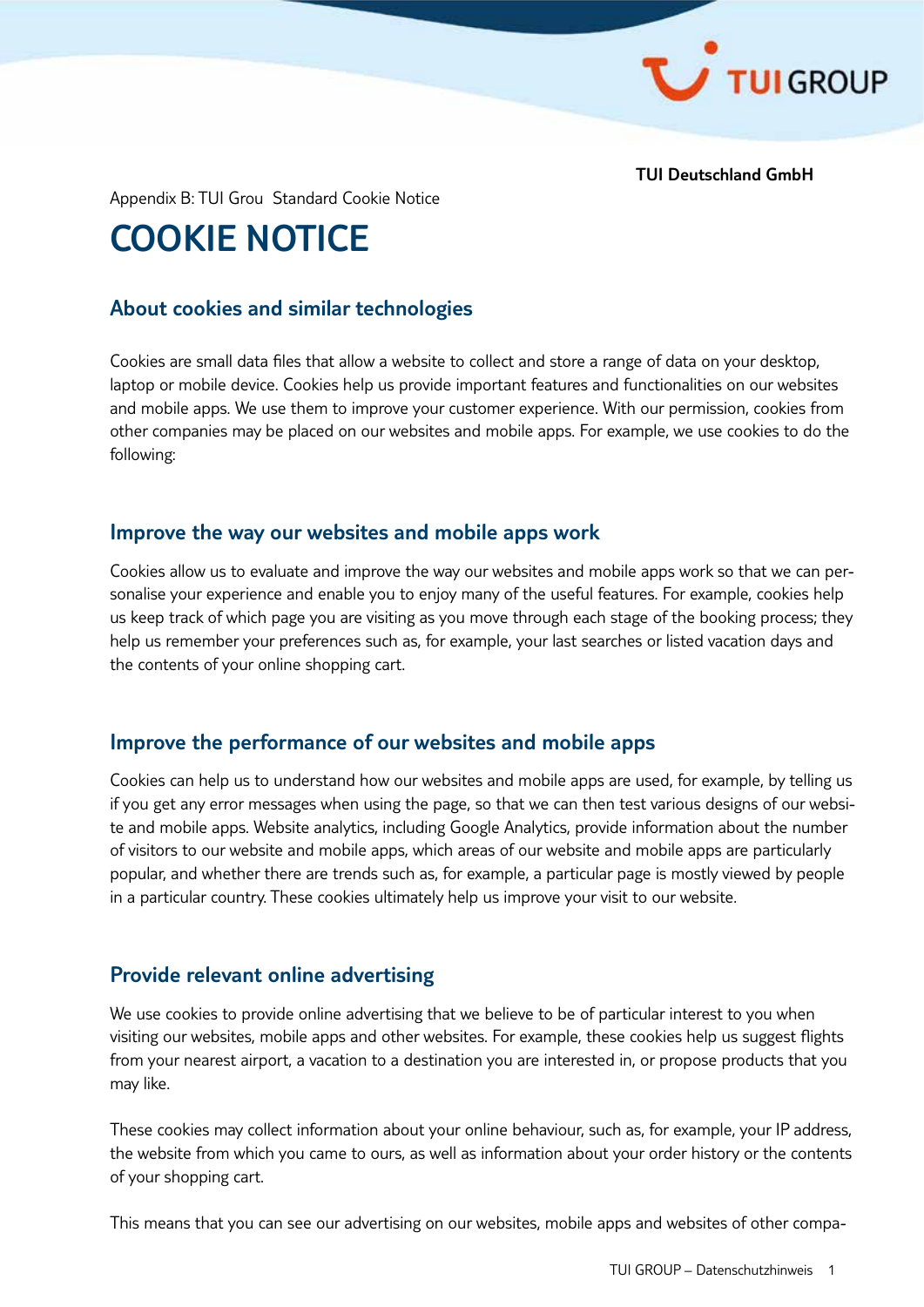nies. You can also see ads for other companies on our websites and mobile apps. To help us provide online advertising that is really relevant to you we also link data we collect through cookies in your browser to other data we collect.

## **Measure the effectiveness of our marketing communications including online advertising**

Cookies can tell us if you have seen a specific advertisement and how long ago that was. This information enables us to measure the effectiveness of our online advertising campaigns and check how many times an ad has been shown to you. This prevents us from constantly displaying the same advertisement. We also use cookies to measure the effectiveness of our marketing communications, such as whether you opened a marketing e-mail we sent you.

#### **Your choices when it comes to cookies**

You can use your browser settings to accept or reject new cookies and delete existing cookies. You can also set your browser to notify you each time new cookies are stored on your computer or other device. More detailed information on how to manage cookies can be found on the All About Cookies and Your Online Choices websites.

If you choose to disable some or all cookies, you may not be able to make full use of our websites or mobile apps. For example, you may not be able to add items to your cart, checkout, or use any of our products or services that otherwise require logging in.

The AdChoices icon is usually displayed if we display personalised advertisements on other companies' websites Clicking on this icon will provide you with a special tutorial on how to control your online advertising settings. More information is available on the YourAdChoices website.

## **Changes to our Cookie Notice**

This cookie notice replaces all previous versions. We may change the notice at any time, so please periodically check our website(s) for any updates. If the changes are significant, we will provide clearly identifiable update information on our website(s). In addition, if we deem this appropriate, we will send you an electronic notification of changes to our cookie notices.

**Last update:** May 2018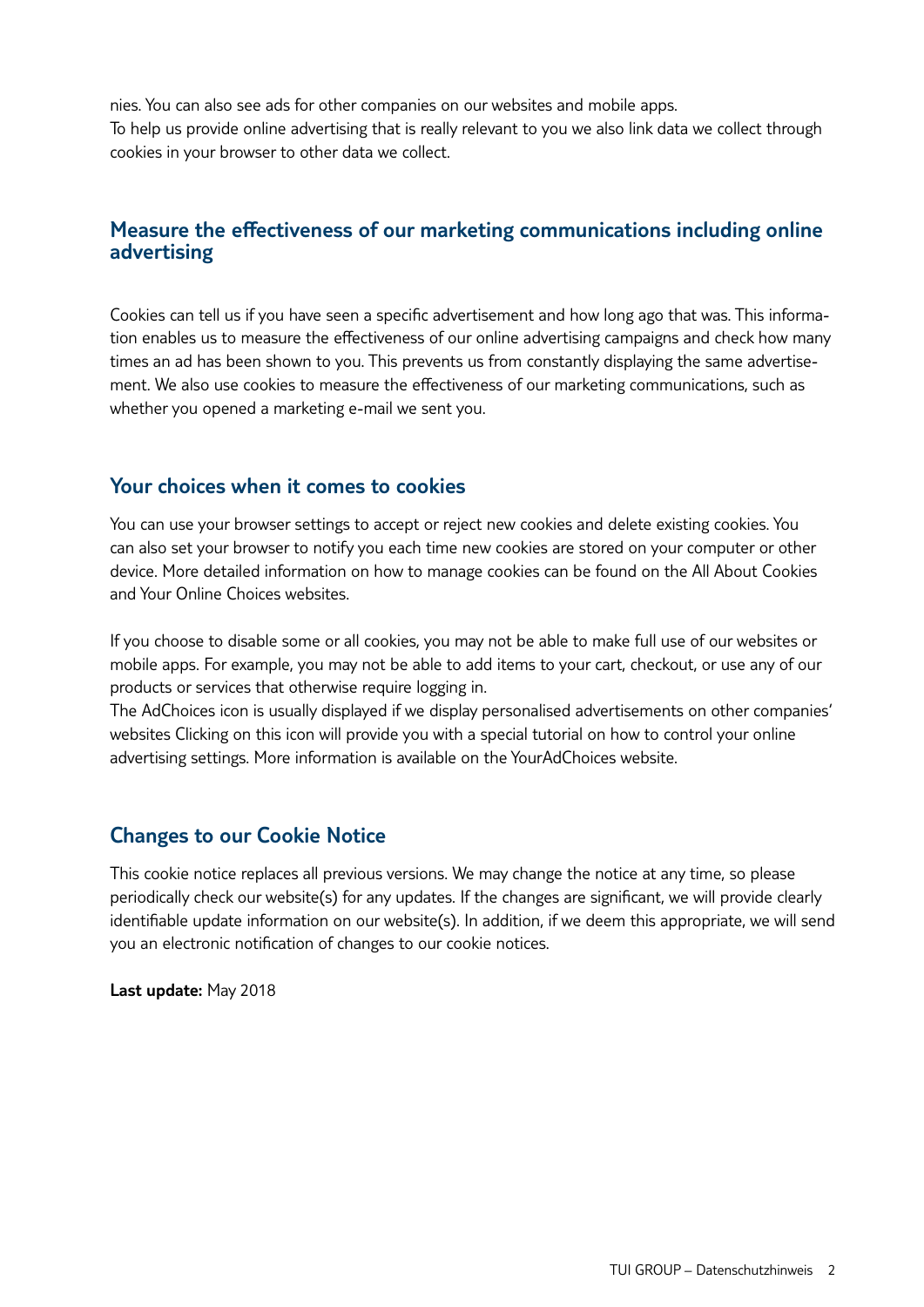## **Key terms**

**Website analytics:** Website analytics tools, such as Google Analytics, help us understand how visitors use our website. We can see a number of reports on how visitors interact with our website and mobile apps. This helps us to constantly improve the website visit for the benefit of the visitors.

Website analytics use so-called first-party cookies to track visitor interactions. In our case, they are used to gather information about how visitors use our website and mobile apps. We then use the information to generate reports that help us improve our website.

This website uses Google Analytics, a web analytics service provided by Google Inc. ("Google"). Google Analytics uses cookies, i.e, text files that are stored on your computer and allow an analysis of your use of the website. The information generated by the cookie about your use of this website (including your IP address) is transmitted to and stored by Google on servers in the United States. Google uses this information to evaluate your use of the website, to compile reports on website activity for website operators and to provide other services related to website activity and internet usage. Google may also transfer this information to third parties if required by law or as far as third parties process the data on behalf of Google. Google will never associate your IP address with other Google data. Our website uses the Google Analytics anonymisation feature. IP addresses are thereby saved only in a shortened form and further processed so that they cannot be linked to any individual.

This website also uses Adobe Analytics, which stores a cookie on your computer. If the information generated by the cookie about the use of the website is transmitted to an Adobe server, the settings ensure that the IP address is anonymised before geolocation and replaced with a generic IP address before being stored. On behalf of the operator of this website Adobe uses this information to evaluate users' use of the website, to compile reports on website activity, and to provide other services related to website activity and internet usage to the website operator.

The IP address sent by your browser as part of Adobe Analytics will not be merged with any other data from Adobe.

This website also uses Piwik. The usage information generated by the Piwik cookie (including your shortened IP address) is transmitted to our servers and stored for usage analysis purposes and used for optimising our website. Your IP address is immediately anonymised during this process so that you remain anonymous to us as a user. The information generated by the cookie about your use of this website will not be disclosed to third parties. You may refuse the use of cookies by selecting the appropriate settings on your browser, however, in that case you may not be able to use the full functionality of this website. If you do not agree to the storage and evaluation of these data from your visit, then you can object to the storage and use at any time by mouse click. In this case, a so-called opt-out cookie is stored in your browser with the result that Piwik does not collect any session data. Attention: If you delete your cookies, this also means that the opt-out cookie is also deleted and you may have to reactivate it.

This website also uses technologies from etracker GmbH (www.etracker.com) to collect and store data for marketing and optimisation purposes. These data are used to create usage profiles under a pseudonym. This may involve the use of cookies. Cookies enable identification and reidentification of the Internet browser. The data collected with etracker technologies are not used to personally identify the visitor to this website without the separately granted consent of the person concerned and are not combined with personal data about the person behind the pseudonym. The data collection and storage can be revoked at any time and will be effective from then onwards.